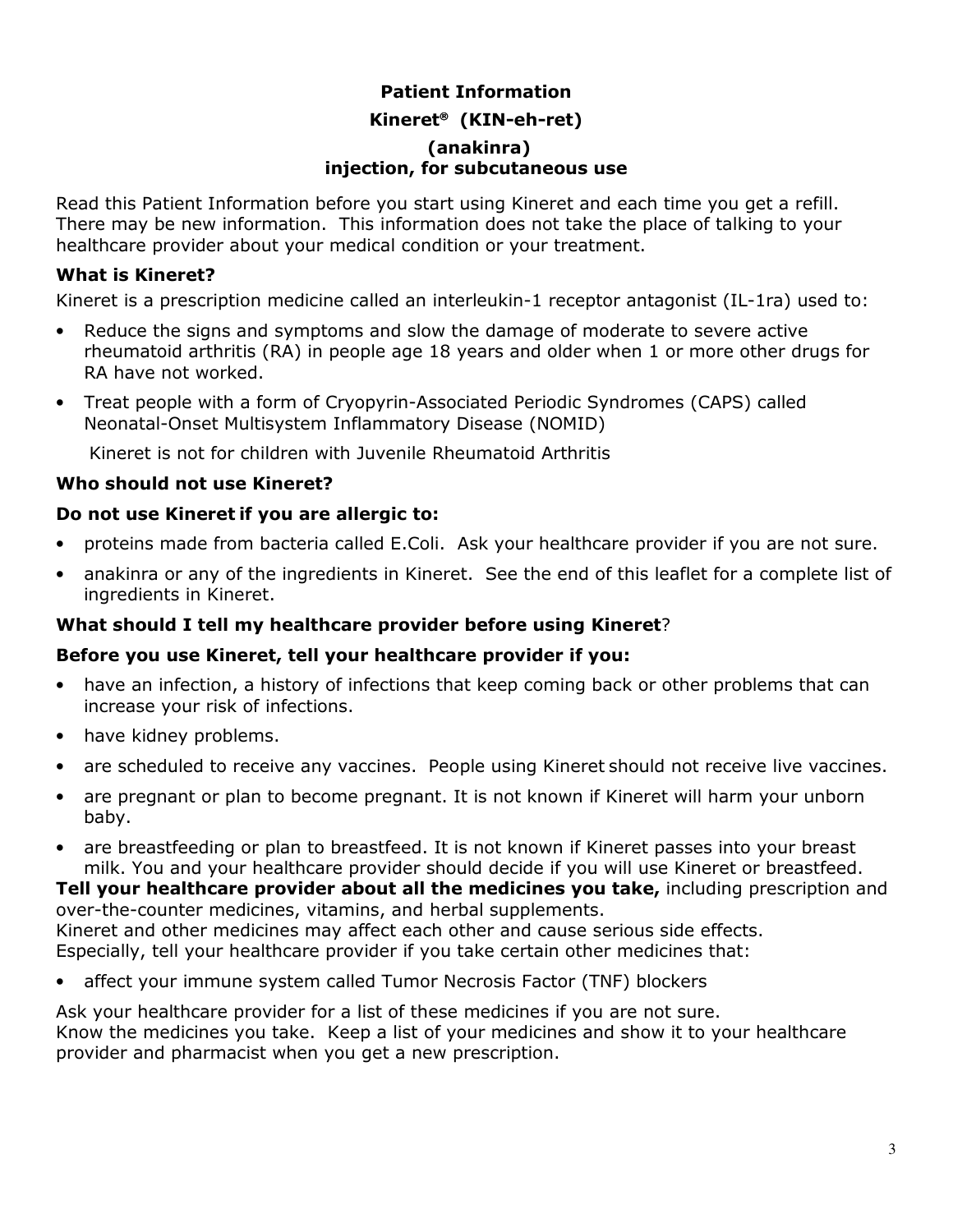#### **How should I use Kineret?**

- Read the **Instructions for Use** at the end of this Patient Information for information about the right way to use Kineret.
- Use Kineret exactly as your healthcare provider tells you to.
- You may not have to use all of the liquid medicine in the prefilled syringe. Your healthcare provider will show you how to find the correct dose of Kineret for you or your child.
- Kineret is given by injection under your skin.
- Inject Kineret at about the same time each day.
- If you have a kidney problem your healthcare provider may need to change how often you use your Kineret injections.
- If you miss a dose of Kineret, talk to your healthcare provider to find out when you should use your next injection.

#### **What are the possible side effects of Kineret?**

#### **Kineret may cause serious side effects, including:**

- **serious infections.** Kineret may lower your ability to fight infections. During your treatment with Kineret, call your healthcare provider right away if you:
	- $\circ$  aet an infection
	- $\circ$  have any sign of an infection including a fever or chills
	- o have any open sores on your body

You may get an infection if you receive live vaccines while you use Kineret. You should not receive live vaccines while you use Kineret.

- **allergic reactions.** Stop using Kineret and call your healthcare provider or get emergency help right away if you have any of these symptoms of an allergic reaction:
	- o swelling of your face, lips, mouth or tongue
	- o trouble breathing
	- o wheezing
	- o severe itching
	- $\circ$  skin rash, redness, or swelling outside of the injection site area
	- o dizziness or fainting
	- o fast heartbeat or pounding in your chest (tachycardia)
	- o sweating
- **decreased ability of your body to fight infections (immunosuppression).** It is not known if treatment with medicines that cause immunosuppression, like Kineret, affect your risk of getting cancer.
- **low white blood cell count (neutropenia).** Kineret may cause you to have a lower number of certain white blood cells (neutrophils). Neutrophils are important in fighting infections. You should have blood tests before starting treatment with Kineret, then monthly for 3 months. After the first 3 months you should have your blood tested every 3 months for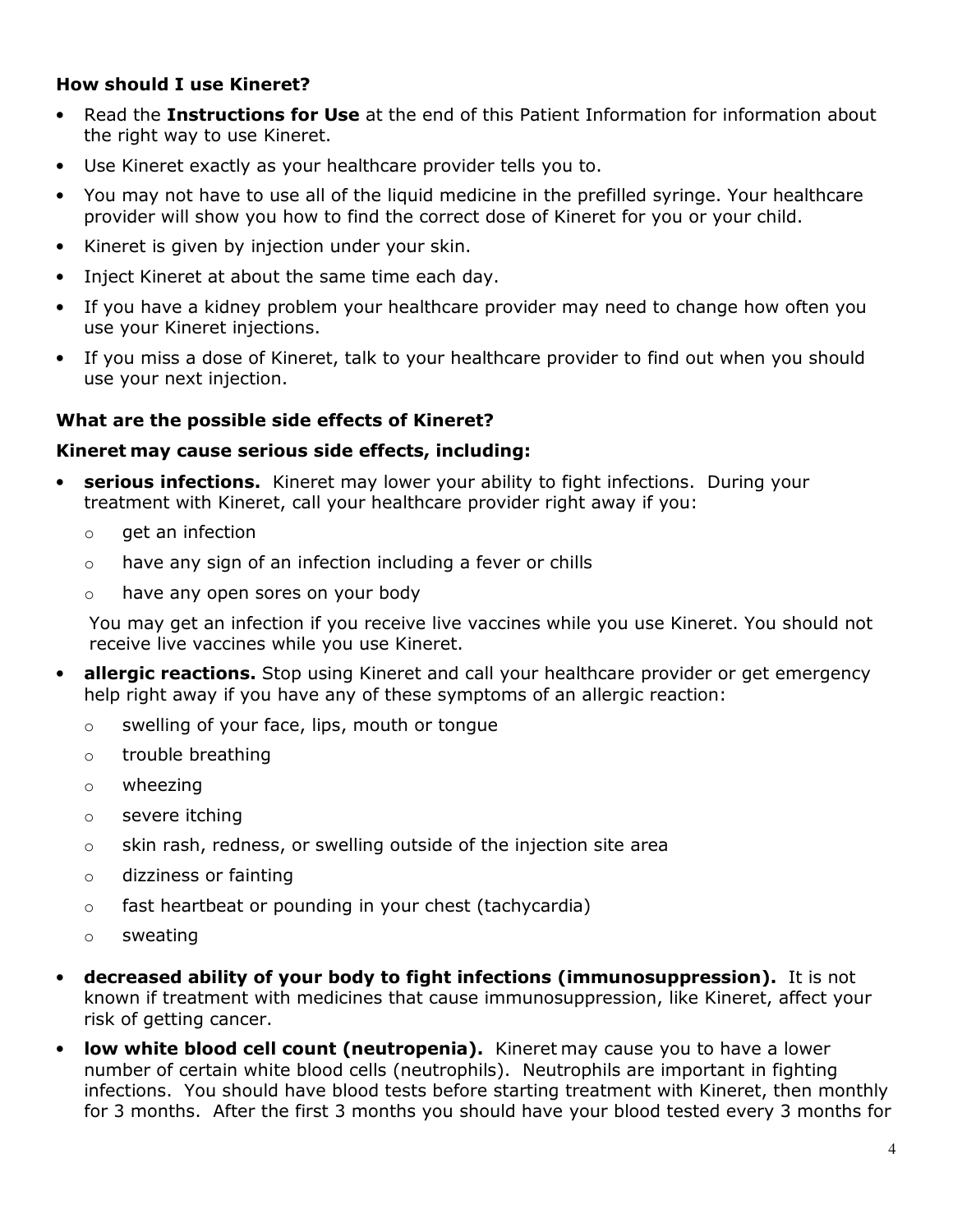up to 1 year.

The most common side effects of Kineret include:

- injection site skin reactions. The symptoms of injection site skin reactions may include:
	- o redness
- o itching o stinging
- o swelling
- o bruising

Most injection site reactions are mild, happen early during treatment, and last about 14 to 28 days. Injection site reactions have been observed less frequently in people with NOMID.

- rheumatoid arthritis (RA) gets worse even with treatment, if you already have RA
- headache
- nausea and vomiting
- diarrhea
- joint pain
- fever
- feeling like you have the flu
- sore throat or runny nose
- sinus infection
- pain in your stomach area

Tell your healthcare provider if you have any side effect that bothers you or that does not go away.

These are not all of the possible side effects of Kineret. For more information, ask your healthcare provider or pharmacist.

Call your doctor for medical advice about side effects. You may report side effects to FDA at 1- 800-FDA-1088.

## **How should I store Kineret?**

- Store Kineret in the refrigerator between 36°F to 46°F (2°C to 8°C).
- **Do not freeze or shake Kineret.**
- Keep Kineret in its original carton and away from light.

#### **Keep Kineret and all medicines out of the reach of children. General Information about the safe and effective use of Kineret.**

Medicines are sometimes prescribed for purposes other than those listed in a patient leaflet. Do not use Kineret for a condition for which it was not prescribed. Do not give Kineret to other people, even if they have the same symptoms that you have. It may harm them.

This Patient Information leaflet summarizes the most important information about Kineret. If you would like more information about Kineret, talk with your healthcare provider. You can ask your healthcare provider or pharmacist for information about Kineret that is written for health professionals.

For more information go to www.kineretrx.com or call 1-866-547-0644.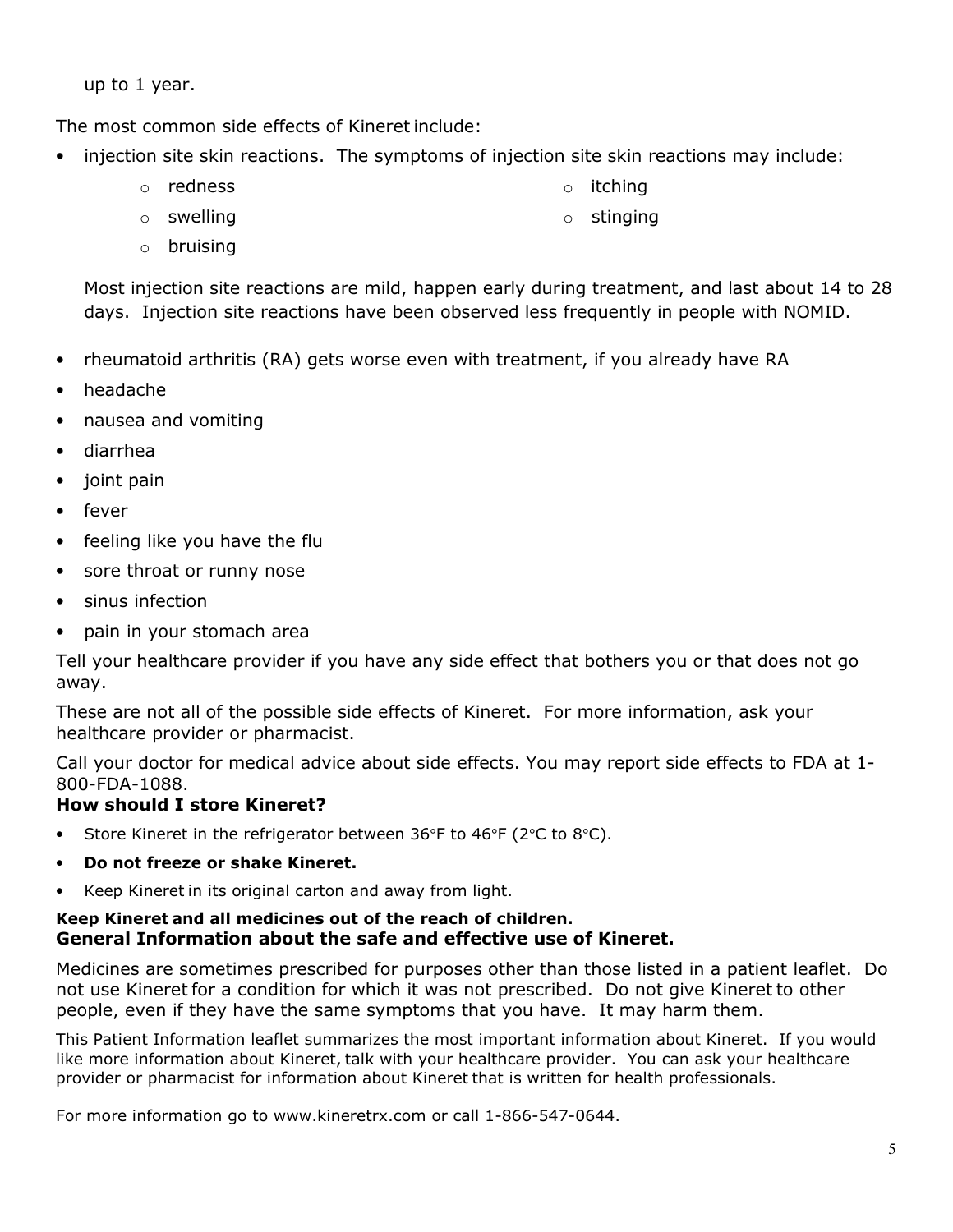## **What are the ingredients in Kineret?**

Active ingredients: anakinra

Inactive ingredients: anhydrous citric acid, disodium EDTA, polysorbate 80, and sodium chloride in Water for Injection, USP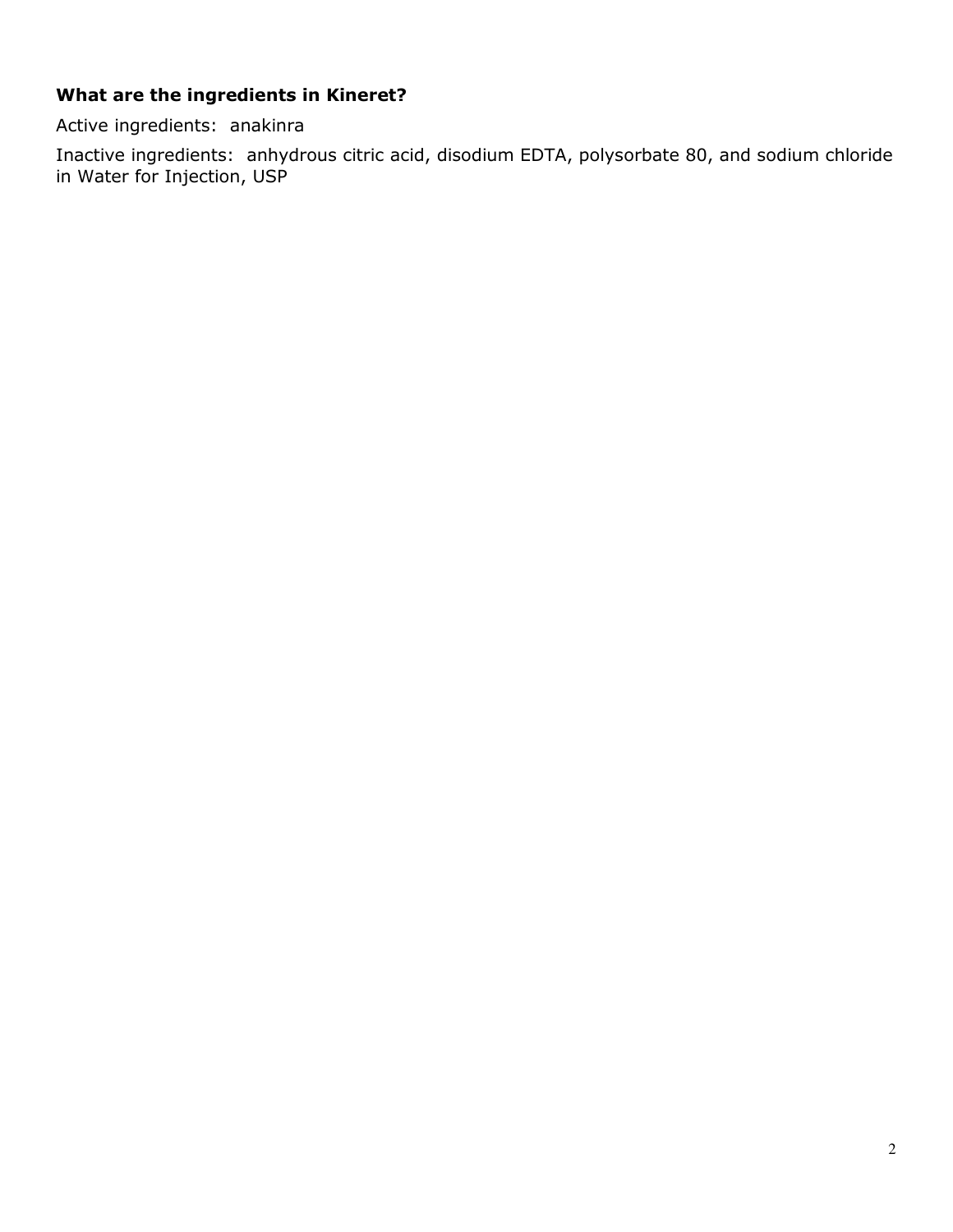# **Instructions for Use Kineret (KIN-eh-ret)**

#### **(anakinra)**

#### **injection, for subcutaneous use**

Read this Instructions for Use before you start using Kineret and each time you get a refill. There may be new information. This information does not take the place of talking to your healthcare provider about your medical condition or your treatment.

#### **Supplies you will need to give your Kineret injection: See Figure A.**

- 1 Kineret prefilled syringe
- 1 alcohol wipe
- 1 dry sterile gauze or tissue
- 1 puncture-resistant sharps disposal container

**EQUIPMENT:** To give yourself a subcutaneous injection you will need:







A new pre-filled syringe of Kineret

alcohol wipes or similar

a sterile gauze or tissue

**Figure A**

Each Kineret dose comes in a prefilled glass syringe. There are 7 syringes in each new Kineret box, 1 for each day of the week. Use a new Kineret syringe each day. Use the Kineret prefilled syringe that matches the day of the week until all 7 syringes are used.

### **Setting up for your injection:**

**Step 1**. Take the carton containing the prefilled syringes of Kineret out of the refrigerator. Remove the prefilled syringe from the box that matches the day of the week. Put the carton containing the remaining prefilled syringes back in the refrigerator.

**Step 2.** Find a clean, flat work surface, such as a table.

**Step 3.** Check the expiration date on the syringe label. **See Figure B.**

If the expiration date has passed, do not use the syringe. Call your pharmacist or call 1-866-773- 5274 for assistance.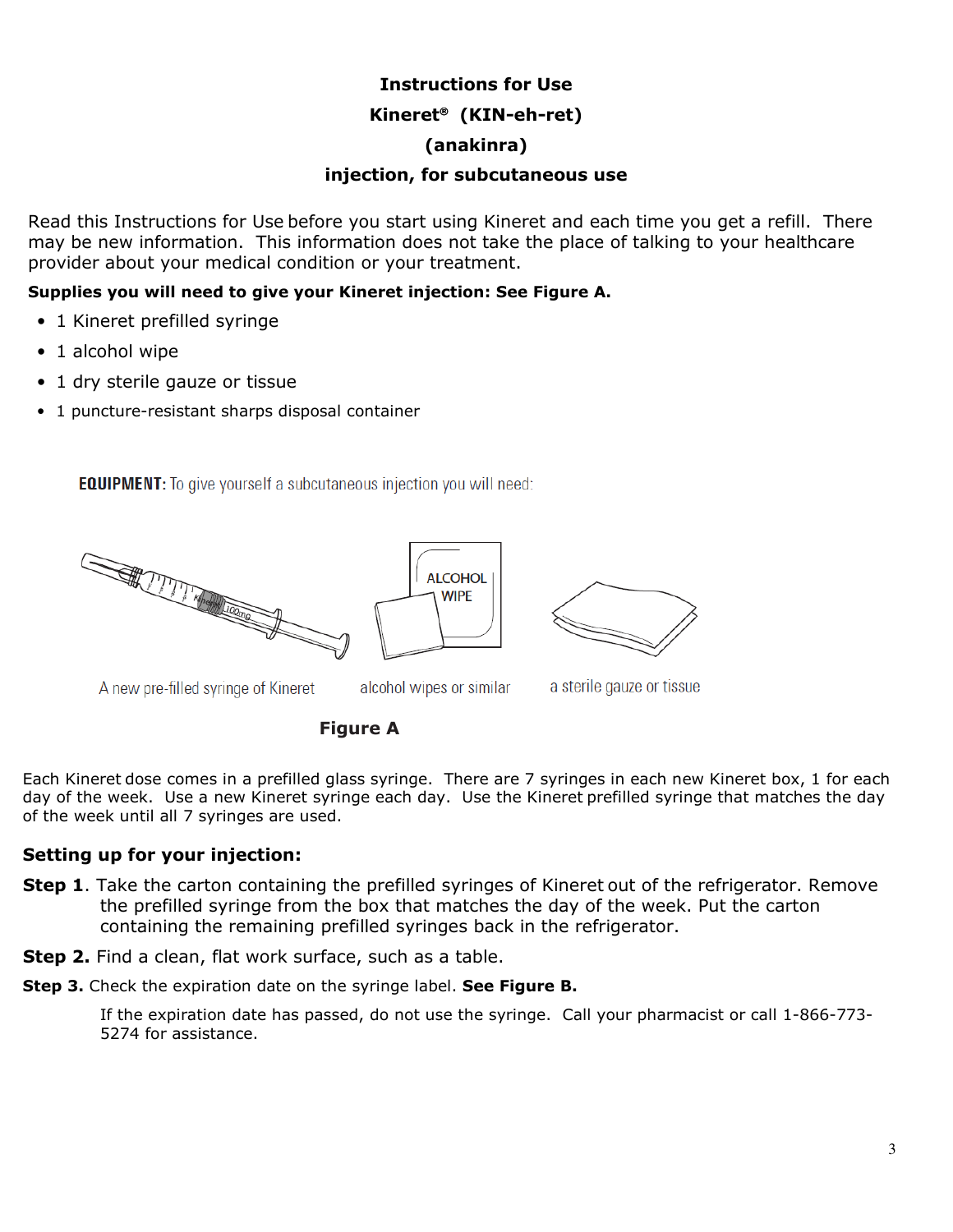

**Figure B**

**Step 4.** Take the Kineret prefilled syringe out of the refrigerator and leave it in room temperature for 30 minutes before your injection.

Make sure the liquid medicine in the prefilled syringe is clear and colorless. It is normal to see a small amount of tiny particles that are white, or that you can see through. Do not inject the medicine if it is cloudy or discolored, or has large or colored particles. Call your healthcare provider or pharmacist if you have any questions about your Kineret prefilled syringe.

- **Step 5.** Gather all the supplies you will need for your injection.
- **Step 6.** Wash your hands with soap and warm water.

#### **Preparing your correct dose of Kineret:**

#### • **PREPARING A 100 MG DOSE OF KINERET:**

o Hold the syringe barrel and pull the cover straight off the needle. **See Figure C**. Do not touch the needle or push the plunger. Throw away the needle cover.



- $\circ$  You may notice a small air bubble in the prefilled syringe. You do not have to remove the air bubble before injecting. Injecting the solution with the air bubble is harmless.
- o Carefully place the barrel of the syringe on the table until you are ready to inject. **Do not let the needle touch the table. Do not recap the needle.**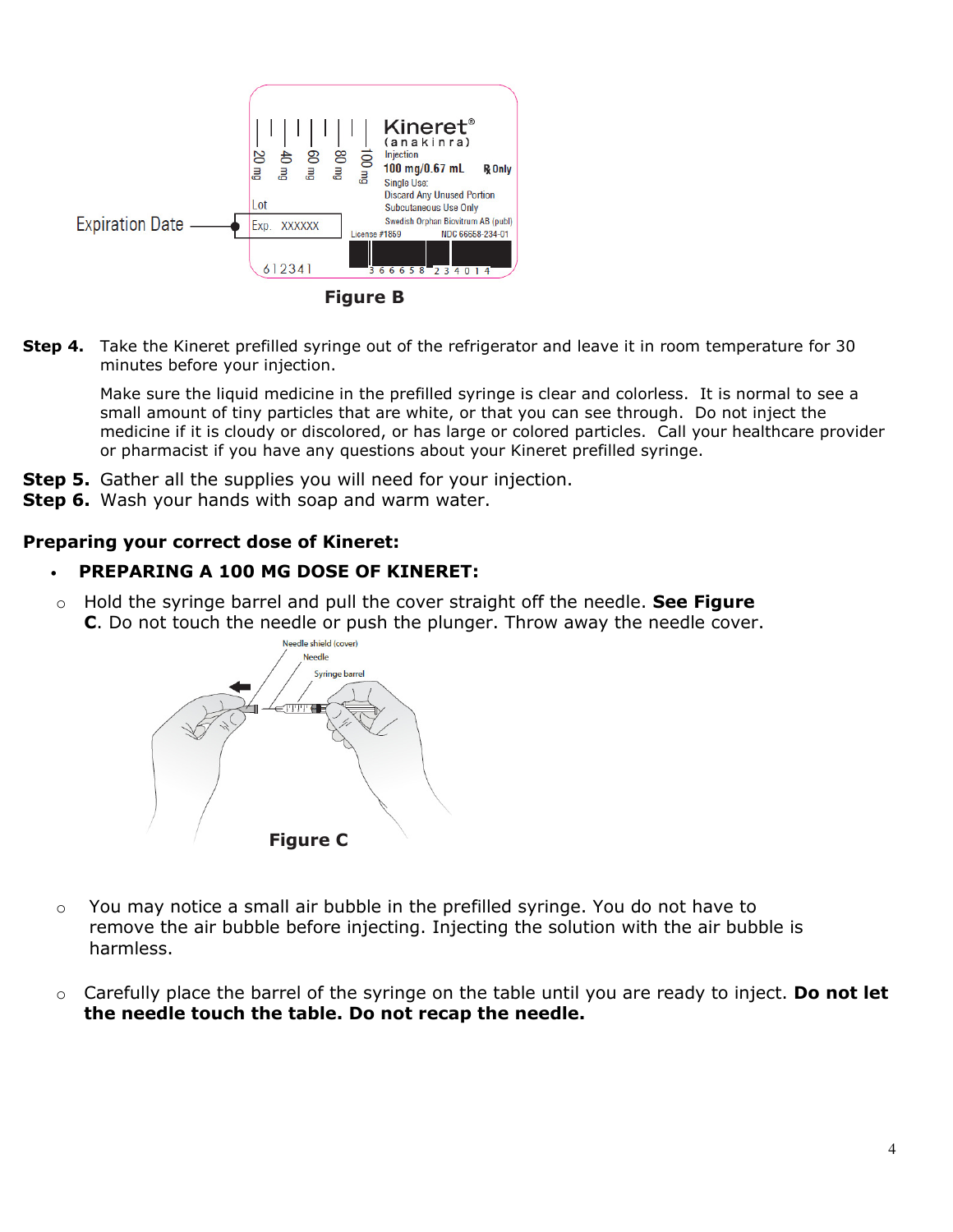#### **How to prepare a dose of Kineret less than 100 mg:**

o Hold the syringe in 1 hand with the needle pointing straight upwards. **See Figure D.** Put your thumb on the plunger rod and push slowly until you see a tiny liquid drop at the tip of the needle.



**Figure D**

 $\circ$  Turn the syringe so that the needle is now pointing downwards. Place a sterile gauze or tissue on a flat surface and hold the syringe above it with the needle pointing towards the gauze or tissue. **See Figure E.** Make sure the needle does not touch the gauze or tissue.





- $\circ$  Put your thumb on the plunger rod and push slowly until you can see that the top of the plunger has reached the correct number for your Kineret dose your healthcare provider has prescribed. The liquid that was pushed out of the needle will be absorbed by the gauze or tissue. **See Figure E**.
- $\circ$  If you are not able to select the correct dose of Kineret, throw away the syringe and use a new one.
- o Carefully place the barrel of the syringe on the table until you are ready to inject. **Do not let the needle touch the table. Do not recap the needle.**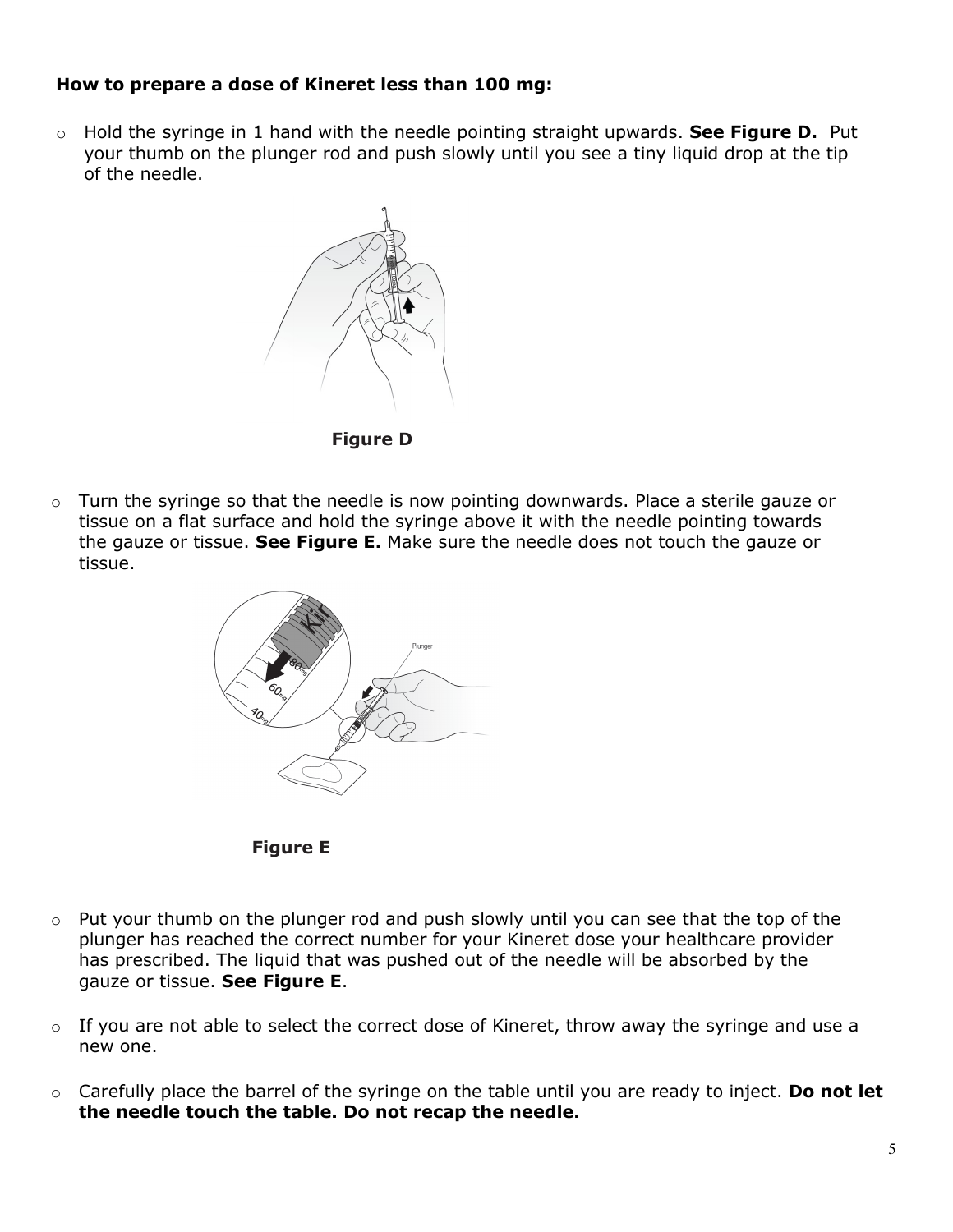#### **Selecting and preparing the injection site:**

#### **Step 7.** Choose an injection site. **See Figure F.**

Recommended injection sites for adults and children include:

- outer area of the upper arms
- abdomen (except the 2-inch area around the belly button)
- front of the middle thighs
- upper outer areas of the buttocks



**Figure F**

Choose a new site each time you use Kineret. Choosing a new site may help avoid soreness at 1 site. Do not inject Kineret into an area of skin that is tender, red, bruised, swollen, or hard. Avoid areas of skin with scars or stretch marks. Do not inject Kineret close to a vein that you can see under the surface of your skin.

• Clean your injection site with an alcohol swab. Let the area dry completely.

#### **Giving your injection:**

- **Step 8.** Gently pinch a fold of skin at the cleaned injection site.
- **Step 9.** With your other hand, hold the syringe like a pencil at a 45 degree to 90 degree angle to the skin. With a quick, dart-like motion insert the needle into the skin**. See Figure G.**



**Figure G**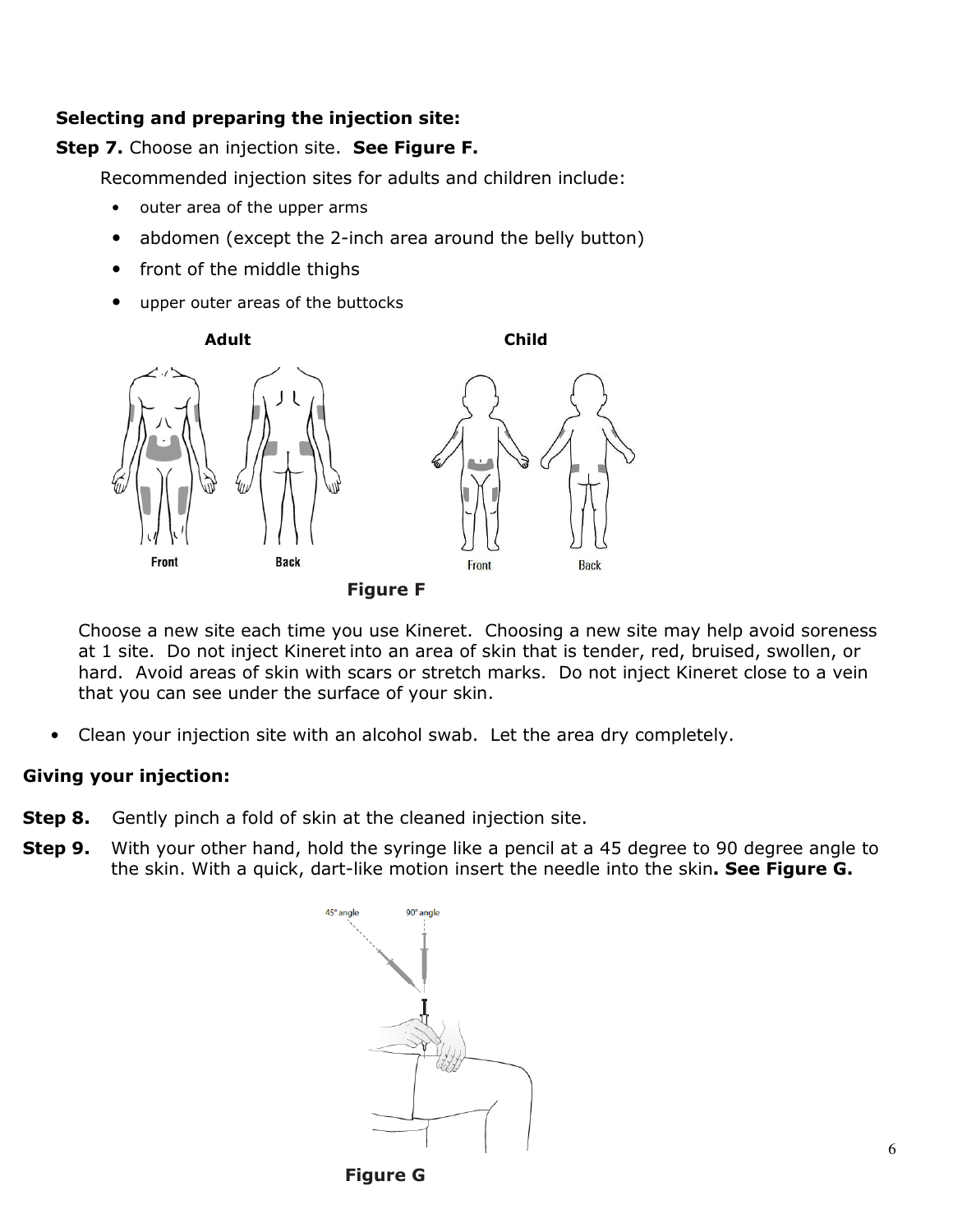**Step 10.** After the needle is inserted into the skin, slowly push the plunger all the way down to inject Kineret. **See Figure H**.



**Step 11.** When the syringe is empty, pull the needle out of the skin while carefully keeping the needle at the same angle as inserted. **See Figure I.**



**Step 12.** Place a dry cotton ball or gauze pad over the injection site and press for several seconds. **See Figure J.** Do not use an alcohol swab as it may cause stinging. If there is a little bleeding, you may cover the injection site with a small bandage.



**Figure J**

## **Important Information about your Kineret prefilled syringe:**

- Use each Kineret prefilled syringe only 1 time. **Do not** use a syringe more than 1 time. **Do not** recap a needle.
- You may not have to use all of the liquid medicine in the prefilled syringe. Your healthcare provider will show you how to find the correct dose of Kineret for you or your child.
- If you notice that some medicine is left in the prefilled syringe, do not inject again with the